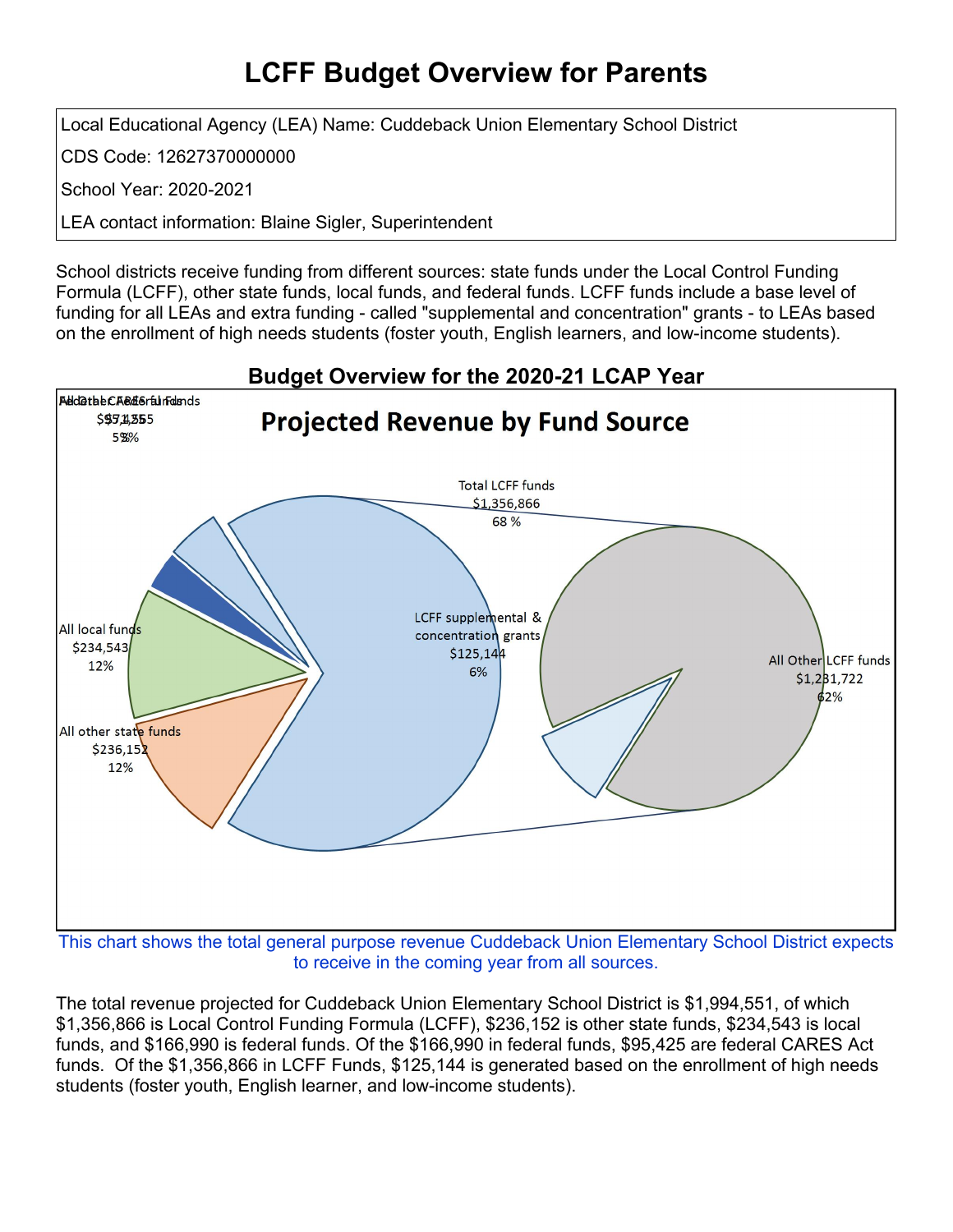# **LCFF Budget Overview for Parents**

For the 2020-21 school year school districts must work with parents, educators, students, and the community to develop a Learning Continuity and Attendance Plan (Learning Continuity Plan). The Learning Continuity Plan replaces the Local Control and Accountability Plan (LCAP) for the 2020–21 school year and provides school districts with the opportunity to describe how they are planning to provide a high-quality education, social-emotional supports, and nutrition to their students during the COVID-19 pandemic.



This chart provides a quick summary of how much Cuddeback Union Elementary School District plans to spend for planned actions and services in the Learning Continuity Plan for 2020-2021and how much of the total is tied to increasing or improving services for high needs students.

Cuddeback Union Elementary School District plans to spend \$2,103,412 for the 2020-21 school year. Of that amount, \$80,100 is tied to actions/services in the Learning Continuity Plan and \$2,023,312 is not included in the Learning Continuity Plan. The budgeted expenditures that are not included in the Learning Continuity Plan will be used for the following:

Certificated Salary: 600K, Classified Salary: 300K, Employee Benefits: 456K, Books & Supplies: 167K, Services: 280K, Capital Outlay: 187K, Glen Paul Special Ed Program Charges: 1.7K, Transfer to Cafeteria Fund: 31K

#### Increased or Improved Services for High Needs Students in in the Learning Continuity Plan for the 2020-2021 School Year

In 2020-21, Cuddeback Union Elementary School District is projecting it will receive \$125,144 based on the enrollment of foster youth, English learner, and low-income students. Cuddeback Union Elementary School District must describe how it intends to increase or improve services for high needs students in the Learning Continuity Plan. Cuddeback Union Elementary School District plans to spend \$27,800 towards meeting this requirement, as described in the Learning Continuity Plan.

With a high needs student population of roughly 60% for our small, rural single-school district, we have found that school-wide implementation of actions and services for unduplicated students are the most effective and efficient to meet the needs of that population.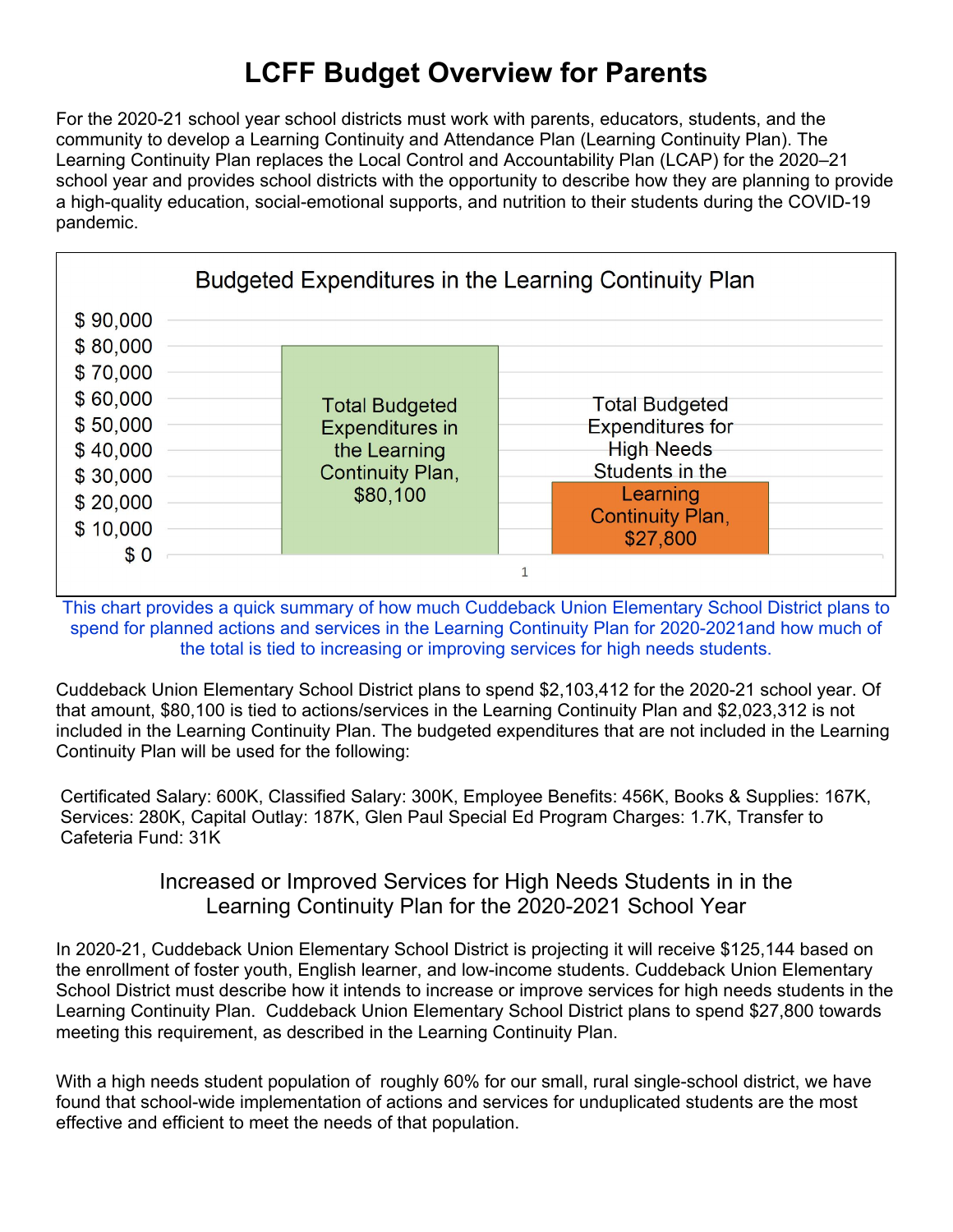Our Foster Youth, English Learners, and Low Incomes students especially suffer from a lack of computing devices and internet connectivity relative to other students. The district's plan to allocate devices to all students will have a significant positive impact on these student groups. The district is acquiring sufficient devices and connectivity to make sure that these populations are served as a priority to reduce and eliminate learning gaps due to inclusion in these groups.

Recognizing that the trauma that foster youth and economically disadvantaged students are under will only be increased as a result of the impacts of COVID-19, increased attention on social-emotional and mental health services will be an area of focus. In 2020-21, the district will continue to staff a school counselor to assist in student needs 2 days per week. The Foster Youth Liaison prioritizes assistance and alignment of services for our foster youth and low-income families. These services are always prioritized for the student populations of FY, EL, and LI. Teachers and staff will attuned to student emotional and mental health awareness through their daily check ins with students in person and via distance learning.

Our cafeteria staff prioritizes the nutritional needs of our FY, EL, LI, and SWD in planning and delivering quality nutritional meals for these and all students. The school contacts and communicates the meal availability options with families regularly by posting the menu options on the school website and distribution of paper version monthly.

Professional development opportunities targeted to respond to the unique needs of our foster youth, lowincome, and English learners will be on-going in 2020-21. Relevant topics including distance learning planning, trauma-informed care in a distance learning environment, and socio-emotional supports for students will be promoted.

These opportunities will be offered to staff members as they are available. Also, by strategically supporting targeted interventions, our most vulnerable students will have the social-emotional learning supports they need to best be able to access the academic curriculum.